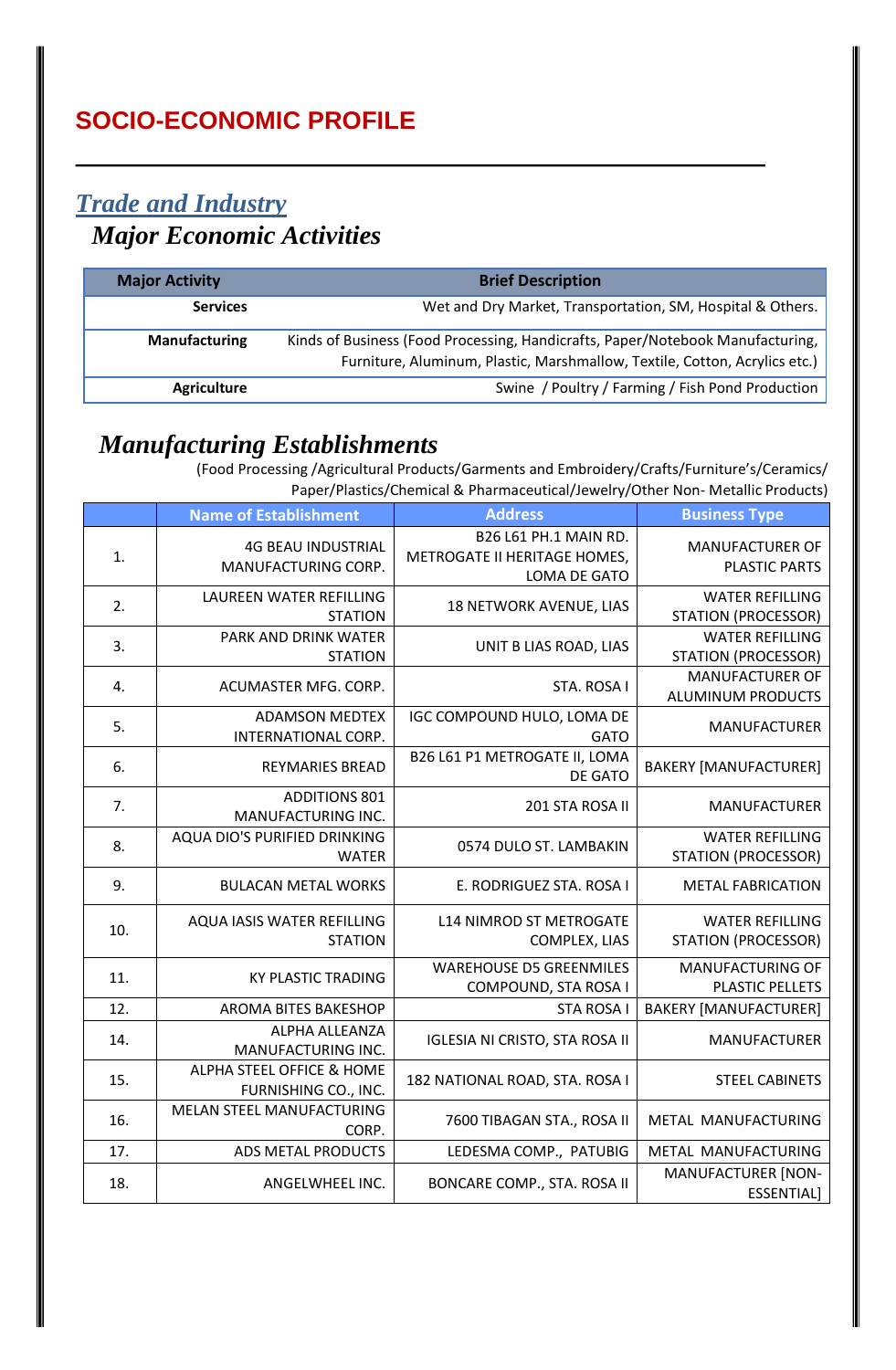| 19. | AQUA ANTONIO PURIFIED<br><b>DRINKING WATER - BRANCH 1</b>    | MC ARTHUR HIGHWAY<br>POBLACION II                             | PURIFIED WATER REFILING<br><b>STATION (PROCESSOR)</b>         |
|-----|--------------------------------------------------------------|---------------------------------------------------------------|---------------------------------------------------------------|
| 20. | <b>RED LILY ENTERPRISE</b>                                   | 20 NETWORK AVE. MERALCO<br>VILLAGE, LIAS                      | <b>WATER REFILLING</b><br><b>STATION (PROCESSOR)</b>          |
| 21. | ASIA KING PLASTIC INT'L CORP.                                | D4 GREEN MILES COMPOUND, STA<br>ROSA I                        | PLASTIC MANUFACTURER                                          |
| 22. | ATLAS CONCRETE WORKS (ACW)<br>INC.                           | <b>BRGY STA ROSA II</b>                                       | <b>CEMENT MAKING</b>                                          |
| 23. | <b>AUTHENTIC RUBBER &amp; PLASTIC</b><br>MFG. CORP.          | #259 STA. ROSA I                                              | <b>MANUFACTURER OF</b><br><b>PLASTIC WARES</b>                |
| 24. | REMA WATER REFFILING<br><b>STATION</b>                       | BACOOD, PATUBIG, MARILAO                                      | <b>WATER REFILLING</b><br><b>STATION (PROCESSOR)</b>          |
| 25. | <b>ICARE PURIFIED DRINKING</b><br><b>WATER STATION</b>       | <b>GREEN FORBES RESIDENCES,</b><br>LOMA DE GATO               | <b>WATER REFILLING</b><br><b>STATION (PROCESSOR)</b>          |
| 26. | <b>BALIKBAYAN HANDICRAFTS</b><br>CORPORATION                 | SANDICO STREET, ABANGAN SUR                                   | <b>HANDICRAFTS</b><br>(WAREHOUSE)                             |
| 27. | <b>JUSPERTLY ENTERPRISES</b>                                 | BLK 410 LOT 7 PHASE 2 AQUINO<br>ST METROGATE II, LOMA DE GATO | <b>WATER REFILLING</b><br><b>STATION (PROCESSOR)</b>          |
| 28. | <b>BC PACKAGING CORPORATION</b>                              | M VILLARICA ROAD, TABING ILOG                                 | PLASTIC PACKAGING<br><b>MANUFACTURING</b>                     |
| 29. | <b>BIDBID WATERHAUS</b>                                      | LOT6 BLK8 NORTHVILLE 4B SUBD.,<br>LAMBAKIN                    | <b>WATER REFILLING</b><br><b>STATION (PROCESSOR)</b>          |
| 30. | <b>BIG RESOURCES TECHNOLOGY</b><br>MFG. INC.                 | CIPRIANO MARCELO CMPD. MAIN<br>RD. TIBAGAN, STA. ROSA II      | <b>MANUFACTURER</b>                                           |
| 31. | <b>BLUE HORIZON METAL</b><br>CORPORATION                     | W8 PHASE I 3M COMPOUND, STA.<br>ROSA II                       | <b>METAL FABRICATION</b>                                      |
| 32. | <b>BORZEL PURIFIED DRINKING</b><br><b>WATER</b>              | BLK 26 LOT 15 HARMONY HILLS II,<br>LOMA DE GATO               | <b>WATER REFILLING</b><br><b>STATION (PROCESSOR)</b>          |
| 33. | AQUAPURI WATER REFILLING                                     | <b>242 WESMONT INDUSTRIAL</b>                                 | <b>WATER REFILLING</b>                                        |
| 34. | <b>GOLDEN LOAF FOOD PRODUCTS</b>                             | SUBD., STA ROSA I<br>80 IGLESIA ST., STA ROSA II              | <b>STATION (PROCESSOR)</b><br><b>BAKERY [MANUFACTURER]</b>    |
|     | FOREST WOOD LANDSCAPING                                      | UNNO RUFINO ST., HULO, LOMA                                   | <b>FURNITURE</b>                                              |
| 35. | <b>AND FURNITURE</b>                                         | DE GATO                                                       | (MANUFACTURING)                                               |
| 36. | COOL AID PURIFIED DRINKING<br><b>WATER</b>                   | 09 BACOOD ST., PATUBIG                                        | <b>WATER REFILLING</b><br><b>STATION (PROCESSOR)</b>          |
| 37. | V.M. CATUIRAN SASH AND<br><b>WOOD ARTS</b>                   | SANGKA, PRENZA I                                              | <b>SASH &amp; FURNITURE</b><br><b>MAKER</b>                   |
| 38. | CEAMSA ASIA, INC                                             | POOK LOOBAN 2, CRISPULO DELA<br>CRUZ ST., LOMA DE GATO        | <b>MANUFACTURER OF</b><br><b>SEAWEEDS (BOI</b><br>REGISTERED) |
| 39. | <b>CENTENNIAL FOOD</b><br>CORPORATION                        | E. RODRIGUEZ ST. STA. ROSA I                                  | <b>MANUFACTURER</b>                                           |
| 40. | <b>CENTRO MANUFACTURING</b><br>CORPORATION                   | LOT 4324-A LOMA DE GATO                                       | <b>TRUCK BODY BUILDER</b>                                     |
| 41. | <b>CEREAL FOOD CORPORATION</b>                               | 94 TABING ILOG                                                | <b>BIHON FACTORY/DEALER</b>                                   |
| 42. | RAYWOOD HAND-CRAFTED<br>FURNITURE CO.                        | 120 MIGUEL VILLARICA ROAD,<br>PRENZA I                        | <b>MANUFACTURER</b>                                           |
| 43. | <b>CHAMPION FOUNDRY</b><br>CORPORATION                       | MEYCAUAYAN IND. SUBD. III,<br>LAMBAKIN                        | MANUFACTURER                                                  |
| 44. | ARMAN CHICO ENTERPRISES                                      | VERGARA COMPOUND, PRENZA I                                    | <b>STAINLESS HANDLE</b><br><b>MAKER</b>                       |
| 45. | UNIVERSAL SEA PRODUCTS IND.                                  | PRENZA II                                                     | FOOD MANUFACTURING<br>(NON ESSENTIAL)                         |
| 46. | <b>HERRICK FILTER</b><br><b>MANUFACTURING</b><br>CORPORATION | <b>IGC COMPOUND LOMA DE GATO</b>                              | <b>MANUFACTURER [NON-</b><br><b>ESSENTIAL]</b>                |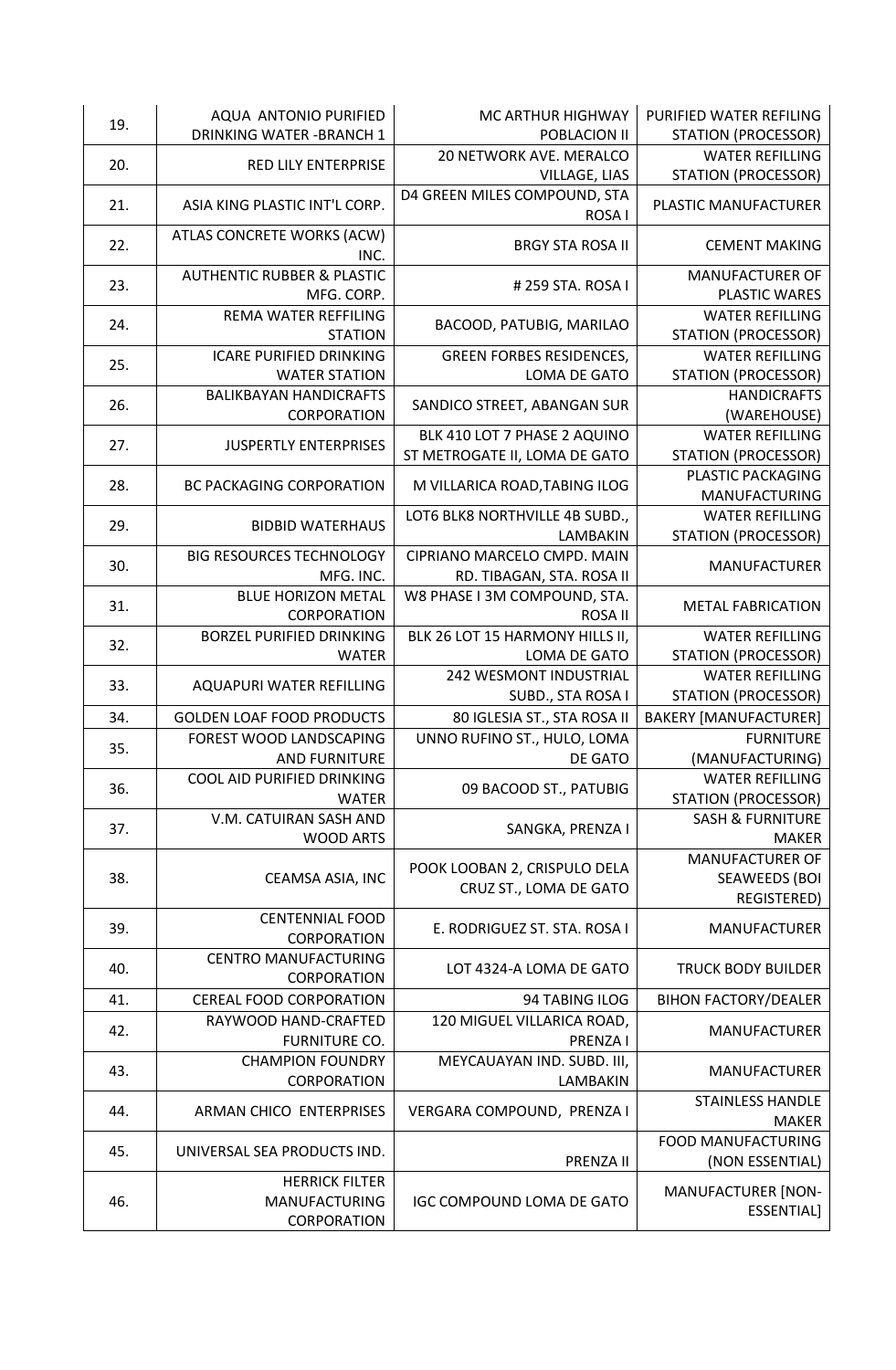| 47. | MG KLEAN CITY WATER                | MAIN ST. HERITAGE COMPOUND,                | <b>WATER REFILLING</b>                         |
|-----|------------------------------------|--------------------------------------------|------------------------------------------------|
|     | <b>REFILLING STATION</b>           | LOMA DE GATO                               | <b>STATION (PROCESSOR)</b>                     |
| 48. | KQJ PLASTIC MANUFACTURER           | <b>STA ROSA II</b>                         | PLASTIC MANUFACTURER                           |
| 49. | <b>EPSA DETERGENT PRODUCTS</b>     | 23 CLEMENTE CONCEPCION ST.,                | SOAP AND DETERGENT                             |
|     | MANUFACTURING                      | LOMA DE GATO                               | <b>MANUFACTURER</b>                            |
| 50. | <b>VONN CHASEN WOODWORKS</b>       | 73-D M.VILLARICA RD., TABING               | <b>WOODCRAFT</b>                               |
|     | <b>RBLUE PURIFIED WATER</b>        | <b>ILOG</b><br>289 SARMIENTO HOMES,        | (MANUFACTURER)<br><b>WATER REFILLING</b>       |
| 51. | <b>REFILLING STATION</b>           | <b>ABANGAN NORTE</b>                       | <b>STATION (PROCESSOR)</b>                     |
|     |                                    | #198 GONZALES SUBD., ABANGAN               | MANUFACTURER OF                                |
| 52. | <b>BOSSING POWER MARKETING</b>     | <b>SUR</b>                                 | <b>DETERGENT</b>                               |
|     | <b>CINDER BLOCK BUILDERS AND</b>   |                                            | <b>HOLLOW BLOCKS</b>                           |
| 53. | <b>ENTERPRISES</b>                 | 101 T. MENDOZA ST., SAOG                   | MANUFACTURING                                  |
| 54. | D N CRISPINO TRADING               | B-4 L-30 ESTRELLA HOMES,                   | <b>WATER REFILLING</b>                         |
|     |                                    | <b>PATUBIG</b>                             | <b>STATION (PROCESSOR)</b>                     |
| 55. | JOEL AND JHEN BIBINGKA             | #5 T. MENDOZA ST., SAOG                    | <b>MANUFACTURER OF</b>                         |
|     |                                    | BLK 609 LOT 4 PH 6 SUNFLOWER               | <b>BIBINGKA</b>                                |
| 56. | PERCYZACH MERCHANDIZING            | RD., HERITAGE HOMES, LOMA DE               | <b>WATER REFILLING</b>                         |
|     |                                    | <b>GATO</b>                                | <b>STATION (PROCESSOR)</b>                     |
|     | WATER SHRINE MINERAL WATER         |                                            | <b>WATER REFILLING</b>                         |
| 57. | <b>STATION</b>                     | 564 LAMBAKIN                               | <b>STATION (PROCESSOR)</b>                     |
| 58. | RANDY CUEVAS BREAD STORE           | #366 VILLARICA ST., TABING-ILOG            | <b>BAKERY [MANUFACTURER]</b>                   |
|     |                                    | TABING ILOG MARKET, TABING                 |                                                |
| 59. | RANDY CUEVAS BREAD STORE           | <b>ILOG</b>                                | <b>BAKERY [MANUFACTURER]</b>                   |
| 60. | ALGLEN EMAS PURIFIED WATER         | 935 MABEL COMPOUND, IBAYO                  | <b>WATER REFILLING</b>                         |
|     |                                    |                                            | <b>STATION (PROCESSOR)</b>                     |
| 61. | <b>KAINOS ENTERPRISES</b>          | 499 STA ROSA II                            | <b>WATER REFILLING</b>                         |
|     |                                    |                                            | <b>STATION (PROCESSOR)</b>                     |
| 62. | L & E PURIFIED WATER STATION       | UNIT 1 CECILIA APT., ABANGAN<br><b>SUR</b> | <b>WATER PURIFIER/</b><br>PROCESSOR/SUPPLY     |
|     | ACQUANETTA PURIFIED                |                                            |                                                |
| 63. | DRINKING WATER REFILLING           | ILANG-ILANG EXT., STA ROSA II              | <b>WATER REFILLING</b>                         |
|     | <b>STATION</b>                     |                                            | STATION (PROCESSOR)                            |
|     |                                    | B15 L8 P5 CHAMPACA ST.,                    |                                                |
| 64. | <b>IAN-JER ENTERPRISE</b>          | HERITAGE HOMES, LOMA DE                    | <b>RUG MAKER</b>                               |
|     |                                    | <b>GATO</b>                                |                                                |
|     |                                    | CORNER CIRILLO DELA CRUZ AND               |                                                |
| 65. |                                    |                                            | <b>WATER REFILLING</b>                         |
|     | <b>GDV WATER STATION</b>           | PROVINCIAL ROAD, LOMA DE                   | <b>STATION (PROCESSOR)</b>                     |
|     |                                    | <b>GATO</b>                                |                                                |
| 66. | RONBERN WATER SYSTEM               | B29 L1 P1 DIAMOND ST., GOLDEN              | <b>WATER REFILLING</b>                         |
|     |                                    | HILLS, LOMA DE GATO                        | <b>STATION (PROCESSOR)</b><br><b>FURNITURE</b> |
| 67. | JS DIAZ BUILDERS                   | 101 LIAS, MARILAO, BULACAN                 | (MANUFACTURING)                                |
|     |                                    | 91 IGLESIA NI CRISTO ST., STA              |                                                |
| 68. | <b>KNB PLASTIC TOYS</b>            | ROSA II                                    | <b>MANUFACTURER</b>                            |
|     |                                    | BLK 1 LOT 7 ESTRELLA HOMES PH              | SOAP AND DETERGENT                             |
| 69. | <b>EMKD ENTERPRISES</b>            | 3 STA ROSA II                              | MANUFACTURER                                   |
| 70. | DOCOMO-KAIBIGAN CORP.              | <b>IGLESIA NI CRISTO ST STA. ROSA II</b>   | <b>WIRE MANUFACTURER</b>                       |
|     |                                    | MARILAO, BULACAN                           |                                                |
|     |                                    | 46 VICTORIA SUBD., ABANGAN                 | <b>WATER REFILLING</b>                         |
| 71. | <b>R2A WATER REFILLING STATION</b> | <b>NORTE</b>                               | <b>STATION (PROCESSOR)</b>                     |
| 72. | DOUBLE DRAGON NOODLES              | 035 IGLESIA ST., STA ROSA I,               | <b>BIHON [ MANUFACTURER ]</b>                  |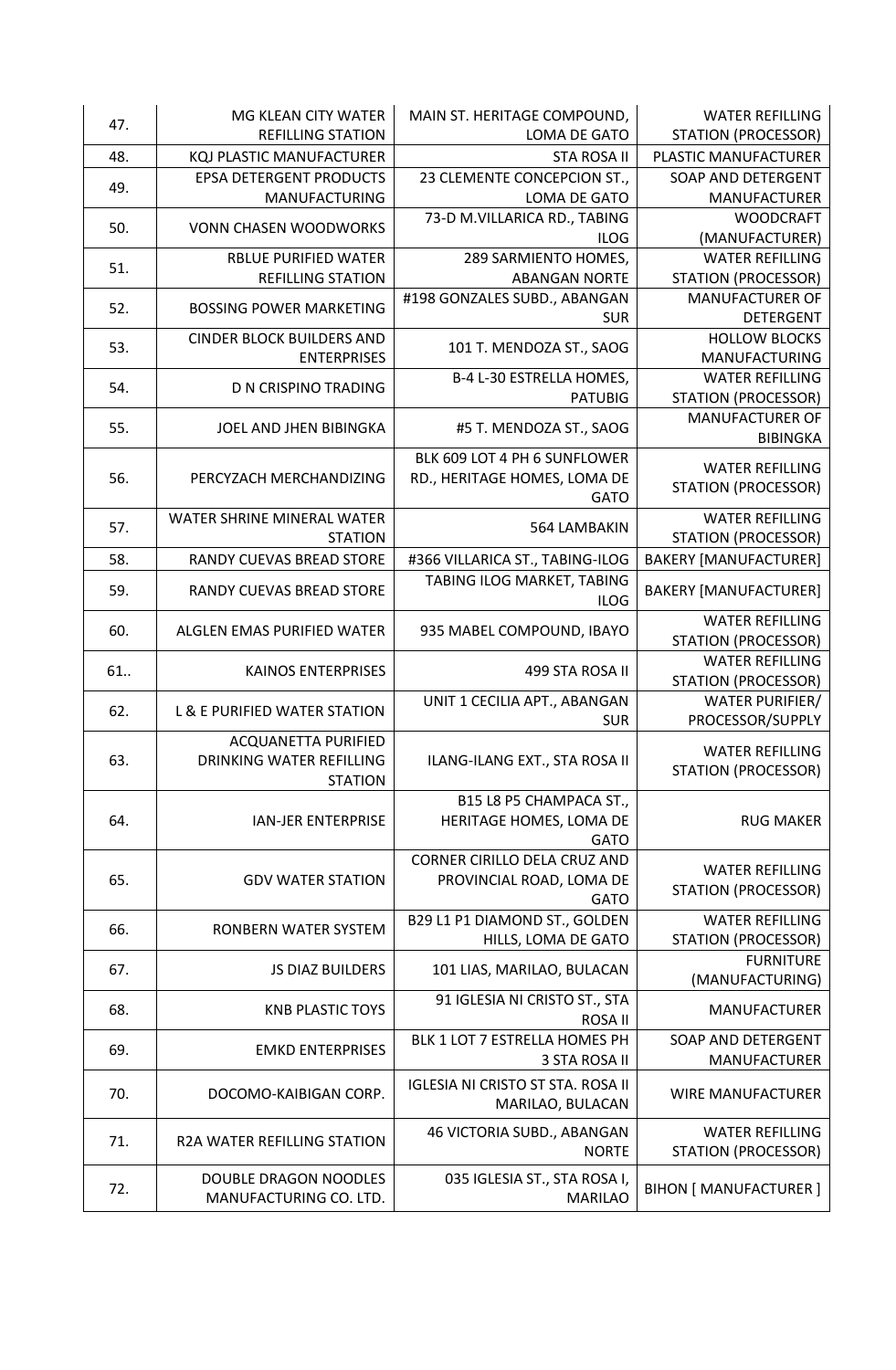| 73. | KENTIRA RATTAN EXPORT<br>HANDICRAFT MFG.                                   | VILLA LUZ STA ROSA I MARILAO                                                    | <b>HANDICRAFT</b><br>MANUFACTURER                    |
|-----|----------------------------------------------------------------------------|---------------------------------------------------------------------------------|------------------------------------------------------|
| 74. | <b>E-COR RUBBER SUPPLIES</b><br>CORPORATION                                | STA ROSA I, MARILAO, BULACAN                                                    | RUBBER(MANUFACTURER)                                 |
| 75. | ELITE DEL DRAGON INC.                                                      | LUASAN, LOMA DE GATO,<br><b>MARILAO</b>                                         | <b>FROZEN SEAFOOD</b><br><b>STORAGE</b>              |
| 76. | <b>E-MAX PLASTIC</b><br>MANUFACTURING<br><b>CORPORATION</b>                | 91 IGLESIA NI CRISTO ST STA ROSA<br><b>MARILAO BULACAN</b>                      | MANUFACTURER                                         |
| 77. | <b>EUREKA ELECTRIC APPLIANCES</b><br>PHILIPPINES CORPORATION               | E. RODRIGUEZ RD. STA. ROSA I<br><b>MARILAO</b>                                  | <b>MANUFACTURER</b>                                  |
| 78. | MARLOU S. FADREGUILAN<br><b>ENTERPRISES</b>                                | 456 LAMBAKIN MARILAO<br><b>BULACAN</b>                                          | <b>WATER REFILLING</b><br><b>STATION (PROCESSOR)</b> |
| 79. | <b>MARLOU FADREGUILAN</b><br><b>ENTERPRISE</b>                             | 5 NETWORK AVE., MERALCO VILL.<br>LIAS, MARILAO, BULACAN                         | <b>WATER REFILLING</b><br><b>STATION (PROCESSOR)</b> |
| 80. | <b>FANTECH MULTI VENTURE</b><br>CORPORATION                                | 81 IGLESIA NI CRISTO ST. PATUBIG<br><b>MARILAO BULACAN</b>                      | <b>MANUFACTURER OF</b><br><b>PLASTIC PARTS</b>       |
| 81. | WIL SPRING NATURAL ALKALINE<br><b>WATER</b>                                | BLK 4 LOT 17 PHASE 2 ESTRELLA<br>HOMES PATUBIG MARILAO<br><b>BULACAN</b>        | <b>WATER REFILLING</b><br><b>STATION (PROCESSOR)</b> |
| 82. | FOOD CRAFTERS INC.                                                         | MIGUEL VILLARICA RD. STA. ROSA<br>I MARILAO, BULACAN                            | <b>MANUFACTURER</b>                                  |
| 83. | <b>GAL'S RUBBER INDUSTRIES</b>                                             | STA. ROSA I MARILAO, BULACAN                                                    | RUBBER(MANUFACTURER)                                 |
| 84. | HO CHIA FOOD PRODUCTS                                                      | 201 STA. ROSA II MARILAO<br><b>BULACAN</b>                                      | <b>MEAT PROCESSING</b>                               |
| 85. | TUBIG YAMAN WATER REFILLING<br><b>STATION</b>                              | #06 BULAKEÑA VILLAGE SAOG<br><b>MARILAO BULACAN</b>                             | <b>WATER REFILLING</b><br><b>STATION (PROCESSOR)</b> |
| 86. | SNOWFLASH WATER STATION                                                    | B-901 L-6 SAINT JOSEPH STREET<br>LOMA DE GATO MARILAO<br><b>BULACAN</b>         | <b>WATER REFILLING</b><br><b>STATION (PROCESSOR)</b> |
| 87. | NMG TROPHY MAKER & GEN<br>MDSE.                                            | <b>41 MALIGAYA ST PATUBIG</b><br>MARILAO BULACAN                                | <b>TROPHY</b><br>MAKER/MANUFACTURER                  |
| 88. | NATIONWIDE PRODUCTS<br><b>RESOURCES</b>                                    | 88 HULO LOMA DE GATO<br><b>MARILAO BULACAN</b>                                  | MANUFACTURER OF WINE<br><b>PRODUCTS</b>              |
| 89. | <b>GOLDILUCKS STEEL</b><br>MANUFACTURING CORP.                             | L8 B6 LOS ANGELES ST. LAMBAKIN<br><b>MARILAO BULACAN</b>                        | <b>MANUFACTURER</b>                                  |
| 90. | <b>GREAT LAKES PURIFIED DRINKING</b><br><b>WATER</b>                       | <b>B7 L2 MARGARET DECA HOMES</b><br>LOMA DE GATO MARILAO<br><b>BULACAN</b>      | <b>WATER REFILLING</b><br><b>STATION (PROCESSOR)</b> |
| 91. | <b>CKC GONZALES WATER SUPPLY &amp;</b><br><b>ENTERPRISES (LIAS BRANCH)</b> | NETWORK AVENUE MERALCO<br>VILLAGE LIAS MARILAO BULACAN                          | <b>WATER REFILLING</b><br><b>STATION (PROCESSOR)</b> |
| 92. | <b>CKC GONZALES WATER SUPPLY</b><br><b>AND ENTERPRISES</b>                 | 212 TABING ILOG MARILAO<br><b>BULACAN</b>                                       | <b>WATER REFILLING</b><br><b>STATION (PROCESSOR)</b> |
| 93. | <b>GRUPO UVERO INC.</b>                                                    | LOT 3848 B LAOT NLEX, PATUBIG<br><b>MARILAO BULACAN</b>                         | <b>WOOD WORKS</b>                                    |
| 94. | <b>GTCOSMETICS MANUFACTURING</b><br>INC.                                   | STA ROSA II MARILAO BULACAN                                                     | <b>MANUFACTURER</b>                                  |
| 95. | KA ABENG'S SARI SARI KAKANIN<br>D' ORIGINAL BIBINGKAHAN SA<br><b>DOS</b>   | STA ROSA II MARILAO BULACAN                                                     | <b>MANUFACTURER OF</b><br><b>BIBINGKA</b>            |
| 96. | <b>QJJ EMBROIDERY CENTER</b>                                               | PATUBIG MARILAO BULACAN                                                         | <b>EMBROIDERY</b>                                    |
| 97. | <b>VANGIE GUTIERREZ FITTING</b><br><b>FORM &amp; MANEQUINE</b>             | LHINETTE HOMES, SAOG MARILAO                                                    | <b>MAKER OF FITTING</b><br>FORMS/MANEQUINES          |
| 98. | AQUA ROMA ALKALINE-MINERAL<br><b>WATER</b>                                 | <b>B7 L36 P4 TENERIFE ST VILLA</b><br>ROMA SUBD. LIAS MARILAO<br><b>BULACAN</b> | <b>WATER REFILLING</b><br><b>STATION (PROCESSOR)</b> |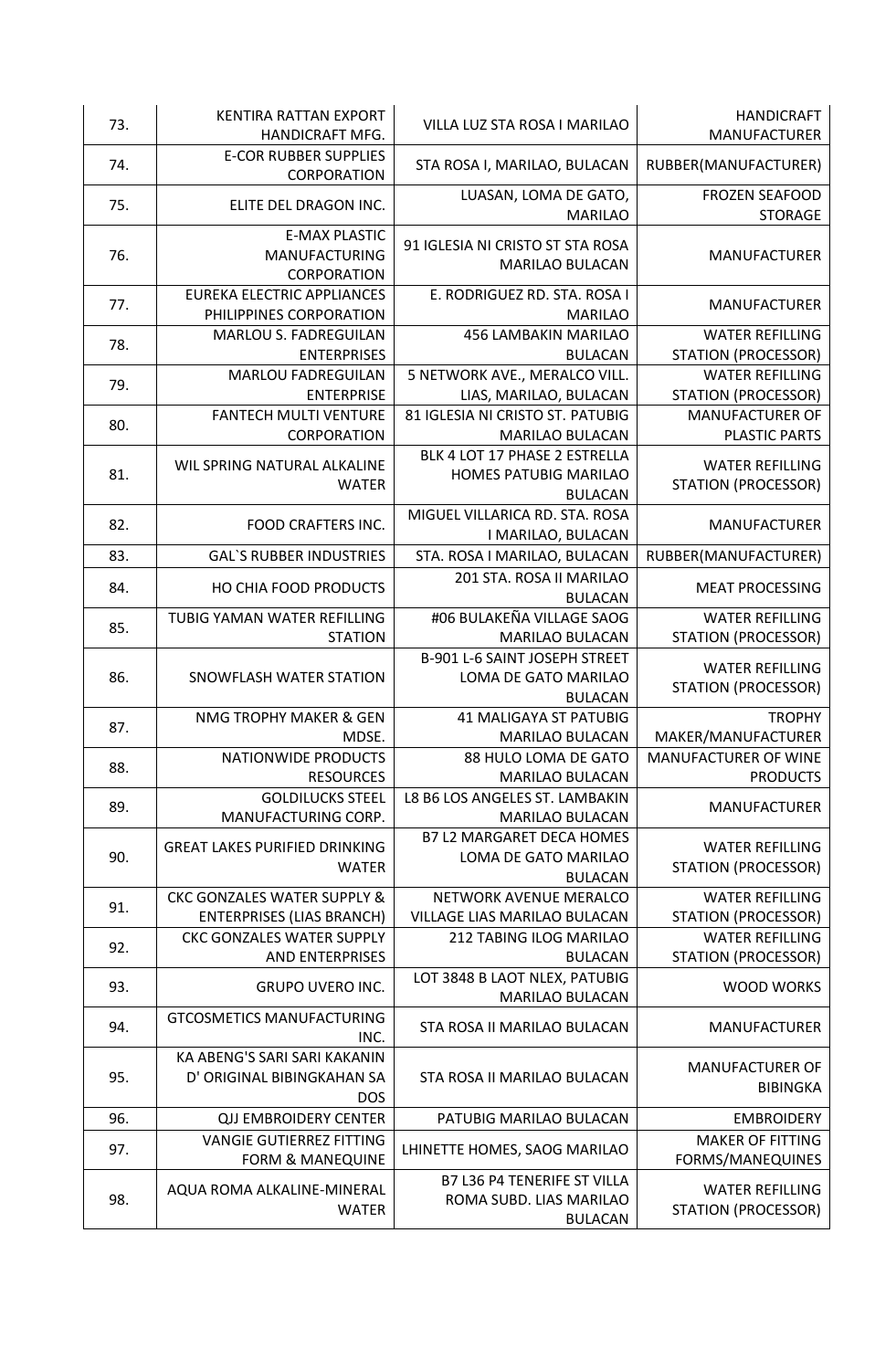| 99.  | <b>HARDI PLAST CORPORATION</b>                     | 9002 WEST SERVICE RD PATUBIG<br><b>MARILAO BULACAN</b>                                 | <b>MANUFACTURER</b>                                             |
|------|----------------------------------------------------|----------------------------------------------------------------------------------------|-----------------------------------------------------------------|
| 100. | HARMAN FOODS PHILS., INC.                          | ABANGAN SUR, MARILAO,<br><b>BULACAN</b>                                                | MANUFACTURER [<br><b>ESSENTIAL</b> ]                            |
| 101. | HI TOP MERCHANDISING, INC.                         | <b>B6 STERLING BUSINESS PARK</b><br>PATUBIG MARILAO BULACAN                            | <b>METAL FABRICATION</b>                                        |
| 102. | POLLEN FOOD PRODUCTS                               | SLA COMPOUND STA ROSA I<br><b>MARILAO BULACAN</b>                                      | <b>MANUFACTURER OF</b><br><b>TOKWA</b>                          |
| 103. | WEN BING MFG. CORP.                                | 201 STA. ROSA II MARILAO,<br><b>BULACAN</b>                                            | <b>FAUCET</b>                                                   |
| 104. | HOMEI MANUFACTURING CORP.                          | #201 WENBING COMPOUND<br>, IGLESIA NI CRISTO ST., STA ROSA                             | <b>MANUFACTURER OF</b><br><b>KATSA BAG</b>                      |
| 105. | CHIN PING MANUFACTURING<br><b>INDUSTRY</b>         | LUASAN, LOMA DE GATO,<br><b>MARILAO BULACAN</b>                                        | <b>FURNITURE</b><br>(MANUFACTURING)                             |
| 106. | <b>FWI HANDICRAFTS</b>                             | IGC INDUSTRIAL ESTATE, BRGY.<br>LOMA DE GATO, MARILAO                                  | <b>HANDICRAFT</b><br><b>MANUFACTURER</b>                        |
| 107. | JAMPOO CORP.                                       | STA. ROSA II, MARILAO, BULACAN                                                         | <b>STEEL CABINETS</b>                                           |
| 108. | <b>JAVAPRO MACHINERY WORKS</b>                     | UNIT 3 & 4 VILLARICA ROAD<br>PRENZA II MARILAO BULACAN                                 | <b>METAL FABRICATION</b>                                        |
| 109. | <b>FERDEX MARKETING</b>                            | <b>B23 L20 MARILAO GRAND VILLAS</b><br>LOMA DE GATO MARILAO<br><b>BULACAN</b>          | <b>WATER REFILLING</b><br><b>STATION (PROCESSOR)</b>            |
| 110. | IN GOD WE TRUST PURIFIED<br>DRINKING WATER STATION | 4110 SUN ST. L7 LOMADE GATO<br><b>MARILAO BULACAN</b>                                  | <b>WATER REFILLING</b><br><b>STATION (PROCESSOR)</b>            |
| 111. | <b>JRD MANUFACTURING</b><br>CORPORATION            | 3810 POOK LUWASAN LOMA DE<br><b>GATO MARILAO BULACAN</b>                               | <b>MANUFACTURER</b>                                             |
| 112. | <b>DALIMAR GENERAL</b><br><b>MERCHANDISE</b>       | VILLALUZ SUBD., STA. ROSA I,<br>MARILAO, BULACAN                                       | <b>BIHON [ MANUFACTURER ]</b>                                   |
| 113. | <b>KCW PLASTIC CORPORATION</b>                     | PATUBIG STA ROSA I RD STA ROSA<br>I MARILAO BULACAN                                    | PLASTIC MANUFACTURING                                           |
| 114. | WORLDSEAL INC.                                     | BLK. 15 PH-1 MAIN ROAD<br>METROGATE II, LOMA DE GATO                                   | <b>MANUFACTURER</b>                                             |
| 115. | KIDSTYLE FASHION, INC.                             | 0300 KIDSTYLE COMPOUND, STA<br>ROSA II, MARILAO BULACAN                                | GARMENTS [<br>MANUFACTURING ]                                   |
| 116. | <b>KONDO PURIFIED WATER</b>                        | MMII PH2 BLK 216 LOT 22U<br>AQUINO ST., LOMA DE GATO                                   | <b>WATER REFILLING</b><br><b>STATION (PROCESSOR)</b>            |
| 117. | KOTECH SJ PLASTIC CORP.                            | UNIT 6,7,8 GREEN MILES<br>COMPOUND IGLESIA NI KRISTO<br>PATUBIG MARILAO BULACAN        | PLASTIC MANUFACTURING                                           |
| 118. | L & S DEVELOPMENT CORP.                            | SERVICE RD. PATUBIG MARILAO<br><b>BULACAN</b>                                          | MANUFACTURING OF<br><b>WOVEN FABRICS</b>                        |
| 119. | ROZHEEL BREAD HOUSE                                | <b>B6 L 31 LHINETTE HOME SAOG</b><br><b>MARILAO BULACAN</b>                            | <b>BAKERY [MANUFACTURER]</b>                                    |
| 120. | <b>GRAVILLE FOOD MARKETING</b>                     | IGC COMP. LOMA DE GATO<br><b>MARILAO BULACAN</b>                                       | <b>FOOD PROCESSING</b><br><b>HOLLOW BLOCKS</b><br>MANUFACTURING |
| 121. | <b>LARGO PLASTIC INDUSTRY</b>                      | 599 LAMBAKIN MARILAO<br><b>BULACAN</b>                                                 | PLASTIC MANUFACTURER                                            |
| 122. | SEVEN HILLS PURIFIED DRINKING<br><b>WATER</b>      | LOT1 BLK 600 CORNER<br>CONDOR/SUNFLOWER ST.,<br>HERITAGE HOMES, LOMA DE<br><b>GATO</b> | <b>WATER REFILLING</b><br><b>STATION (PROCESSOR)</b>            |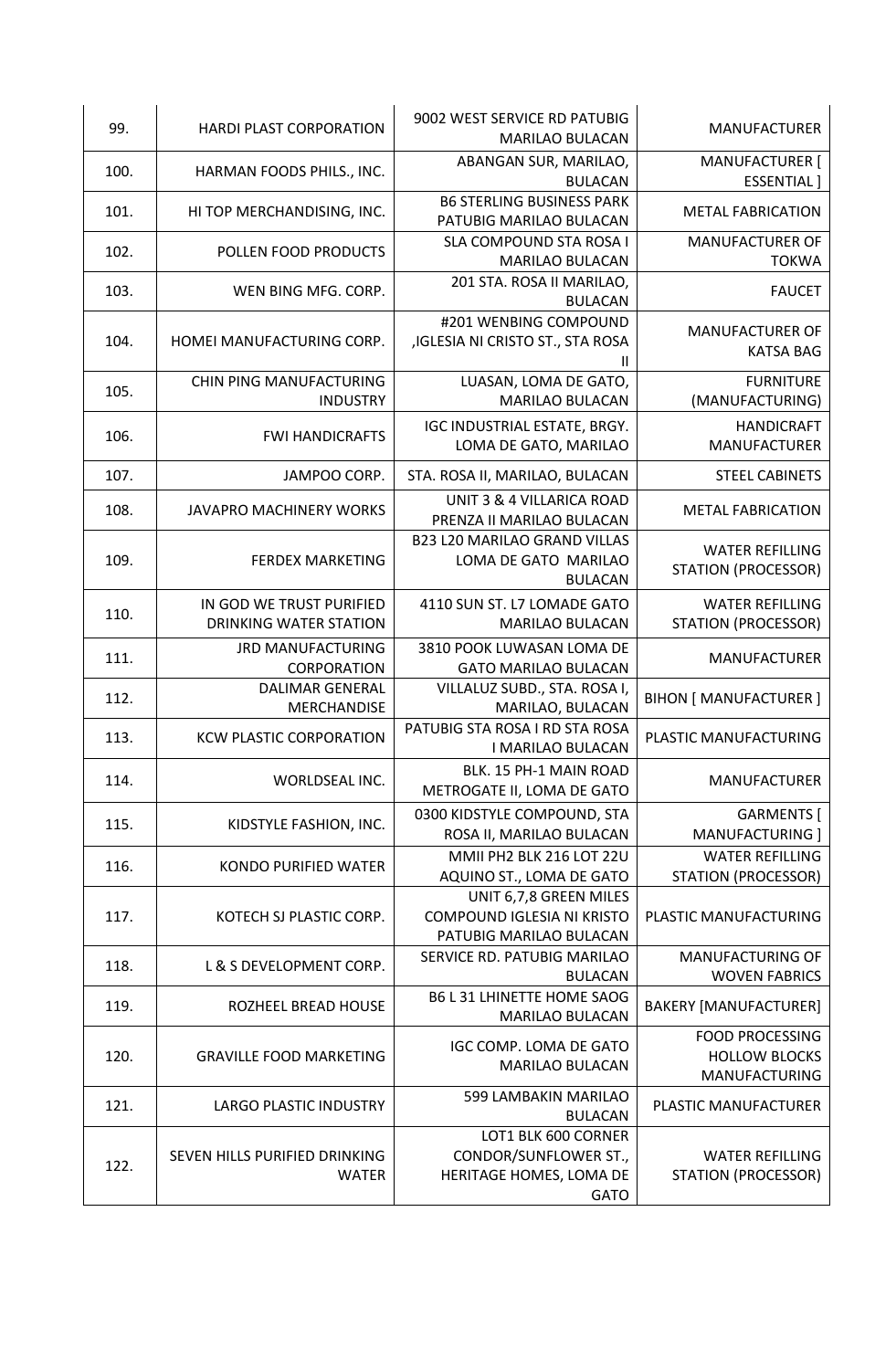| 123. | LUCKY PRO WPC CORPORATION            | 46 PAG ASA ST., PATUBIG<br><b>MARILAO BULACAN</b>                              | MANUFACTURING OF PVC,<br><b>DOORS &amp; PIPES</b> |
|------|--------------------------------------|--------------------------------------------------------------------------------|---------------------------------------------------|
| 124. | ASIA ALUMASTER MFG.<br>CORPORATION   | <b>WESMONT INDUSTRIAL SUB.</b><br>LIKOD BISITA LOMA DE GATO,<br><b>MARILAO</b> | MANUFACTURER OF<br>ALUMINUM PRODUCTS              |
| 125. | <b>J. CUEVAS BREAD HAUS</b>          | STA ROSA I, MARILAO, BULACAN                                                   | <b>BAKERY [MANUFACTURER]</b>                      |
|      | <b>VIOLY'S HOMEMADE EGGPIE &amp;</b> | DAISY ST FAUSTA VILL ABANGAN                                                   | <b>BUKO PIE &amp; EGG PIE</b>                     |
| 126. | <b>BUKOPIE</b>                       | <b>SUR MARILAO BULACAN</b>                                                     | <b>MAKER</b>                                      |
| 127. | ASTROPHIL METAL PRODUCT              | LIAS ST. BRGY. LIAS<br>MARILAO, BULACAN                                        | METAL MANUFACTURING                               |
| 128. | <b>AQUA EMMELLYN'S PURIFIED</b>      | 0222 BENEDICTO ST PRENZA I                                                     | <b>WATER REFILLING</b>                            |
|      | <b>AND ALKALINE</b>                  | MARILAO BULACAN                                                                | <b>STATION (PROCESSOR)</b>                        |
| 129. | AQUA MILD PURIFIED WATER             | L1 B1 VIOLETA HOMES SUBD.                                                      | <b>WATER REFILLING</b>                            |
|      |                                      | SAOG MARILAO BULACAN                                                           | <b>STATION (PROCESSOR)</b>                        |
| 130. | PATUBIG METAL TRADING                | UNIT 2A GREENMILES COMPLEX<br>PATUBIG MARILAO BULACAN                          | METAL MANUFACTURING                               |
| 131. | <b>MARED RUBBER &amp; MARKETING</b>  | STA.ROSA 1 MARILAO BULACAN                                                     | RUBBER(MANUFACTURER)                              |
|      | <b>CORPORATION (PLANT 1)</b>         |                                                                                |                                                   |
| 132. | <b>WINARD WOOD FURNITURE</b>         | #30 MARIA ST YSMAEL VILLAGE                                                    | <b>FURNITURE</b>                                  |
|      |                                      | SANTA ROSA I MARILAO BULACAN                                                   | (MANUFACTURING)                                   |
| 133. | MARILAO ALERCO IND'L.                | WESTMONT IND'L. SUBD., STA                                                     | <b>MANUFACTURER OF</b>                            |
|      | <b>CORPORATION</b>                   | ROSA 1, MARILAO BULACAN                                                        | <b>PLASTIC WARES</b>                              |
| 134. | <b>MARILAO HOLLOW BLOCKS</b>         | LAMBAKIN MARILAO BULACAN                                                       | <b>HOLLOW BLOCKS</b>                              |
|      | MANUFACTURING CORP.                  |                                                                                | MANUFACTURING                                     |
| 135. | <b>MARILAO STEELWORKS</b>            | 182 NATIONAL ROAD STA. ROSA I                                                  | <b>MANUFACTURER</b>                               |
|      | <b>INDUSTRIAL CORPORATION</b>        | <b>MARILAO BULACAN</b>                                                         |                                                   |
| 136. | <b>MARILAO TUBE CENTER INC.</b>      | STA. ROSA II MARILAO, BULACAN                                                  | <b>BI TUBINGS</b>                                 |
| 137. | <b>MARKENBURG INT'L FOODS</b>        | ELDAN IND'L PARK BRGY.                                                         | <b>MANUFACTURER [NON-</b>                         |
|      | CORPORATION                          | PATUBIG, MARILAO, BULACAN                                                      | ESSENTIAL]                                        |
| 138. | <b>MARKLENE FABRICATE</b>            | 31 IGLESIA NI KRISTO STA ROSA I                                                | SOAP AND DETERGENT                                |
|      | CORPORATION                          | <b>MARILAO BULACAN</b>                                                         | <b>MANUFACTURER</b>                               |
| 139. | FIL-J GARMENTS                       | PATUBIG, MARILAO, BULACAN                                                      | <b>GARMENTS</b><br>[MANUFACTURING]                |
|      |                                      |                                                                                | <b>ALUMINUM SULFATE</b>                           |
| 140. | AQUA MEDINA WATER REFILLING          | <b>B13 L22 VILLA REGINA PHASE II</b>                                           | <b>WATER REFILLING</b>                            |
|      | <b>STATION</b>                       | LIAS MARILAO BULACAN                                                           | <b>STATION (PROCESSOR)</b>                        |
|      | <b>MEGAFOUNDATION</b>                | MC ARTHUR HIGHWAY ABANGAN                                                      | MANUFACTURING OF                                  |
| 141. | INTERNATIONAL CORP.                  | NORTE MARILAO BULACAN                                                          | <b>PRECAST</b>                                    |
|      | METAL PARTS MANUFACTURING            | 758 WESTMONT IND'L. SUBD. STA.                                                 |                                                   |
| 142. | <b>SERVICES</b>                      | ROSA I MARILAO BULACAN                                                         | METAL MANUFACTURING                               |
|      | <b>MIYAKO PLASTIC</b>                | 01 RADIANT ST STERLING                                                         |                                                   |
| 143. | <b>MANUFACTURING</b>                 | <b>BUSINESS PARK, TABING ILOG,</b>                                             | PLASTIC MANUFACTURER                              |
|      | CORPORATION                          | <b>MARILAO</b>                                                                 |                                                   |
|      | MJB MEAT PROCESSING,                 | CRISPULO DELA CRUZ ST. LOOBAN                                                  |                                                   |
| 144. | INCORPORATED                         | II LOMA DE GATO, MARILAO                                                       | <b>MEAT PROCESSING</b>                            |
|      |                                      | BAHAY PARI 1, LOMA DE GATO,                                                    |                                                   |
| 145. | MOLDEX PRODUCTS, INC.                | MARILAO, BULACAN                                                               | MANUFACTURER                                      |
| 146. | LA NUEVA ILONGGA BAKERY              | 0129 R. DE JESUS ST. ABANGAN                                                   | <b>BAKERY [MANUFACTURER]</b>                      |
|      |                                      | NORTE, MARILAO, BULACAN                                                        |                                                   |
| 147. | MULTIRICH FOODS CORP.                | 9007 MIGUEL VILLARICA RD                                                       | <b>FOOD MANUFACTURING</b>                         |
|      |                                      | PATUBIG, MARILAO, BULACAN                                                      |                                                   |
| 148. | <b>CHAZ WATER REFILLING STATION</b>  | LOT 1 BLOCK 37 MARILAO GRAND                                                   | <b>WATER REFILLING</b>                            |
|      |                                      | VILLAS, LOMA DE GATO, MARILAO                                                  | <b>STATION (PROCESSOR)</b>                        |
| 149. | NEW ASIAN LIFE FOOD IND.             | M3 LOT 9 MIS LAMBAKIN,                                                         | <b>MANUFACTURER [NON-</b>                         |
|      | CORPORATION                          | MARILAO, BULACAN                                                               | ESSENTIAL]                                        |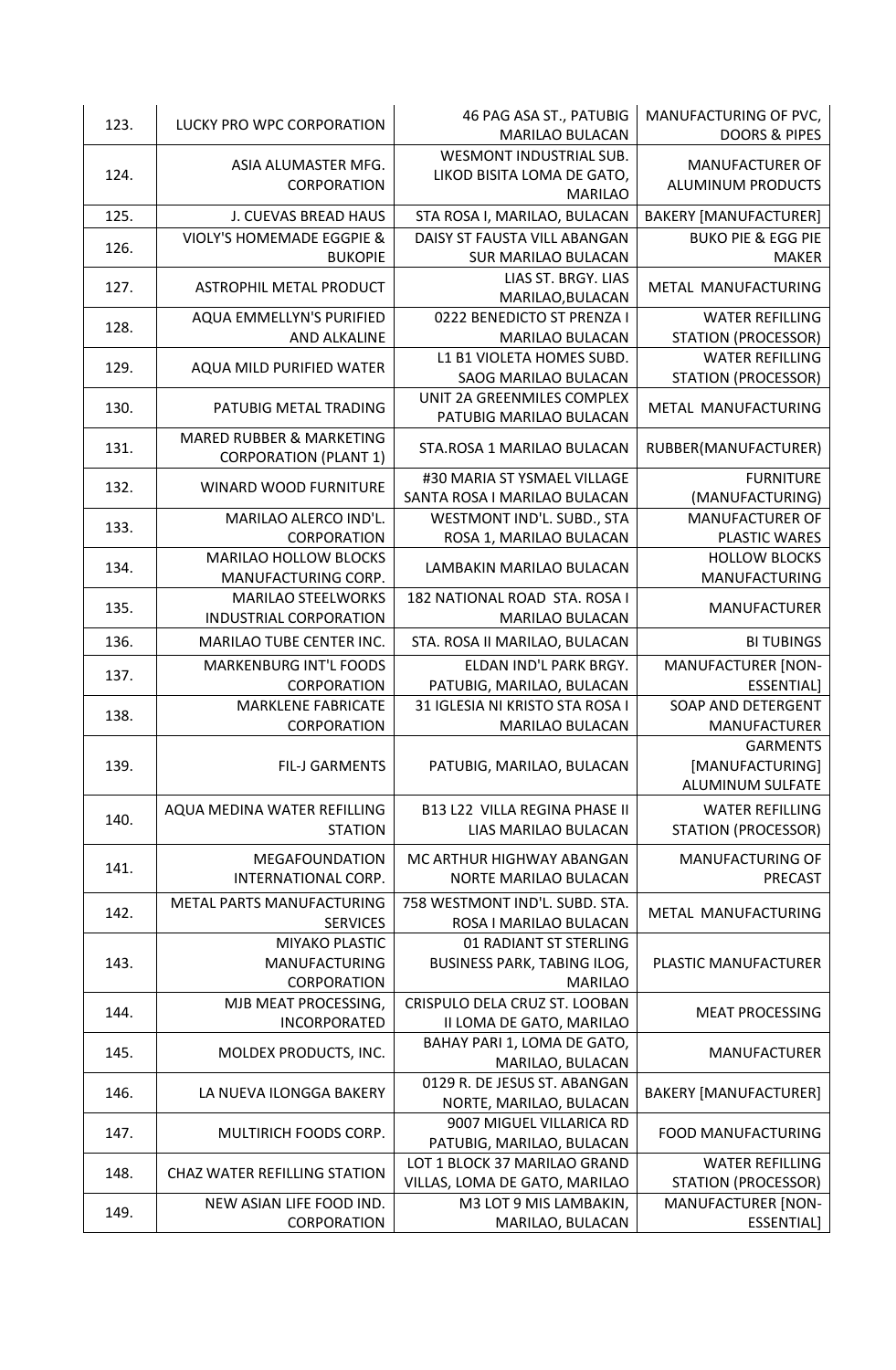| 150. | <b>REYN INDUSTRIES</b>                              | DE VERA COMPOUND LIAS<br><b>MARILAO BULACAN</b>                     | <b>MANUFACTURER OF SINK</b>        |
|------|-----------------------------------------------------|---------------------------------------------------------------------|------------------------------------|
| 151. | NUTRI ASIA, INCORPORATED                            | M.I.S. III, LAMBAKIN, MARILAO<br><b>BULACAN</b>                     | <b>MANUFACTURER</b><br>[ESSENTIAL] |
| 152. | ORO OXYGEN CORPORATION                              | <b>IGC INDUSTRIAL ESTATE LOMA DE</b><br><b>GATO MARILAO BULACAN</b> | LPG REFILLING PLANT                |
|      | REN DROPS WATER REFILLING                           | LOT 4 BLOCK 9 OAK ST VILLA                                          | <b>WATER REFILLING</b>             |
| 153. | <b>STATION</b>                                      | MONTEVERDE NAGBALON                                                 | <b>STATION (PROCESSOR)</b>         |
| 154. | BIG VALLEY PURIFIED DRINKING                        | UNIT1 45 FAUSTA VILLAGE,                                            | PURIFIED WATER REFILING            |
|      | <b>WATER</b>                                        | ABANGAN SUR, MARILAO                                                | <b>STATION (PROCESSOR)</b>         |
| 155. | AQUALANDIA PURIFIED                                 | 12 (HSE16) LAOT ST PATUBIG                                          | <b>WATER REFILLING</b>             |
|      | <b>DRINKING WATER</b>                               | <b>MARILAO BULACAN</b>                                              | <b>STATION (PROCESSOR)</b>         |
| 156. | <b>MARILAO REIGN WATER STATION</b>                  | <b>285 TRESPICOS COMMERCIAL</b>                                     | <b>WATER REFILLING</b>             |
|      |                                                     | COMPLEX, IBAYO, MARILAO                                             | <b>STATION (PROCESSOR)</b>         |
| 157. | PATUBIG METAL INDUSTRIAL                            | UNIT A-2 GREENMILES COMPLEX                                         | MANUFACTURING OF                   |
|      | CORPORATION                                         | <b>IGLESIA NI CRISTO, PATUBIG</b>                                   | <b>STEEL</b>                       |
| 158. | <b>FLEX-CITI ENTERPRISES</b>                        | #16 DAISY ST. HERITAGE HOMES,<br>LOMA DE GATO, MARILAO              | PACKAGING                          |
|      | AQUA PRIMEVERA PURIFIED                             | 70 HULO LOMA DE GATO,                                               | <b>WATER REFILLING</b>             |
| 159. | <b>ALKALINE DRINKING WATER</b>                      | MARILAO, BULACAN                                                    | <b>STATION (PROCESSOR)</b>         |
|      |                                                     |                                                                     |                                    |
| 160. | PENE INCORPORATED(JM                                | PENE BLDG. MAC ARTHUR                                               | <b>WATER REFILLING</b>             |
|      | PURIFIED WATER)                                     | HIGHWAY, ABANGAN NORTE                                              | <b>STATION (PROCESSOR)</b>         |
| 161. | PEREZ ICE CREAM                                     | BLK 1 LOT 21A VILLA<br>MONTEVERDE, NAGBALON                         | <b>ICE CREAM MAKER</b>             |
| 162. | PHIL. KOKTAI METAL INC.                             | A2 LIAS RD. LAMBAKIN MARILAO<br><b>BULACAN</b>                      | METAL MANUFACTURING                |
| 163. | PHILIPPINES RECYCLERS INC.                          | BO. PATUBIG, MARILAO, BULACAN                                       | <b>MANUFACTURER</b>                |
| 164. | PHILPACKAGING CORP.                                 | MAIN ROAD CENTRO STA, ROSA II                                       | <b>MANUFACTURER</b>                |
|      | PLASTICQUALITY                                      | 8001 SERVICE ROAD, PATUBIG,                                         | PLASTIC MANUFACTURING              |
| 165. | MANUFACTURING CORP.                                 | MARILAO, BULACAN                                                    |                                    |
| 166. | <b>STREAM OF BLESSINGS</b>                          | MALIGAYA ST. PATUBIG,                                               | <b>WATER REFILLING</b>             |
|      | PRURIFIED DRINGKING WATER                           | MARILAO, BULACAN                                                    | <b>STATION (PROCESSOR)</b>         |
| 167. | <b>BAG OF SWEET BITE BAKEHAUS</b>                   | MC ARTHUR HIGHWAY<br>POBLACION II MARILAO BULACAN                   | <b>BAKERY [MANUFACTURER]</b>       |
| 168. | N.S. QUIRANTES BAKERY AND<br><b>SARI-SARI STORE</b> | NORTHVILLE 4B B30 L9 LAMBAKIN<br><b>MARILAO BULACAN</b>             | <b>BAKERY [MANUFACTURER]</b>       |
|      | AQUA CORE PURIFIED DRINKING                         |                                                                     | <b>WATER REFILLING</b>             |
| 169. | <b>WATER</b>                                        | 76 LIAS MARILAO BULACAN                                             | <b>STATION (PROCESSOR)</b>         |
|      |                                                     | #160 TABING-ILOG MARILAO                                            | <b>WATER REFILLING</b>             |
| 170. | <b>CHESKA'S WELL WATER STATION</b>                  | <b>BULACAN</b>                                                      | <b>STATION (PROCESSOR)</b>         |
|      |                                                     | 48 MCARTHUR HIGHWAY,                                                |                                    |
| 171. | <b>FRANZYN AND ANGEL BAKERY</b>                     | ABANGAN NORTE, MARILAO                                              | <b>BAKERY [MANUFACTURER]</b>       |
| 172. | SYMMETRYPLAST ENTERPRISES                           | PATUBIG MARILAO BULACAN                                             | PLASTIC MANUFACTURING              |
|      |                                                     | 9007 TS MIGUEL VILLARICA RD.,                                       | <b>FOOD MANUFACTURING</b>          |
| 173. | RBC BEST BAKER FOODS, INC.                          | PATUBIG, MARILAO, BULACAN                                           | (NON ESSENTIAL)                    |
|      |                                                     | 356 CATALINA ST., JMJ SUBD,                                         | <b>WATER REFILLING</b>             |
| 174. | <b>JEMACE ENTERPRISES</b>                           | ABANGAN NORTE, MARILAO                                              | STATION (PROCESSOR)                |
|      | PORTUGAS GENERAL                                    | 3 CIRILO DELA CRUZ POOK UNITED                                      |                                    |
| 175. | <b>MERCHANDISE</b>                                  | LOMA DE GATO, MARILAO                                               | <b>BAKERY [MANUFACTURER]</b>       |
|      | ANGELUS WATER REFILLING                             | B 13 L 43 NORTHVILLE 4,                                             | <b>WATER REFILLING</b>             |
| 176. | <b>STATION</b>                                      | LAMBAKIN, MARILAO, BULACAN                                          | <b>STATION (PROCESSOR)</b>         |
| 177. | <b>JUSRICA REFILLING WATER</b>                      | 598 CORDERO SUBD., LAMBAKIN,                                        | <b>WATER REFILLING</b>             |
|      | <b>STATION</b>                                      | MARILAO, BULACAN                                                    | STATION (PROCESSOR)                |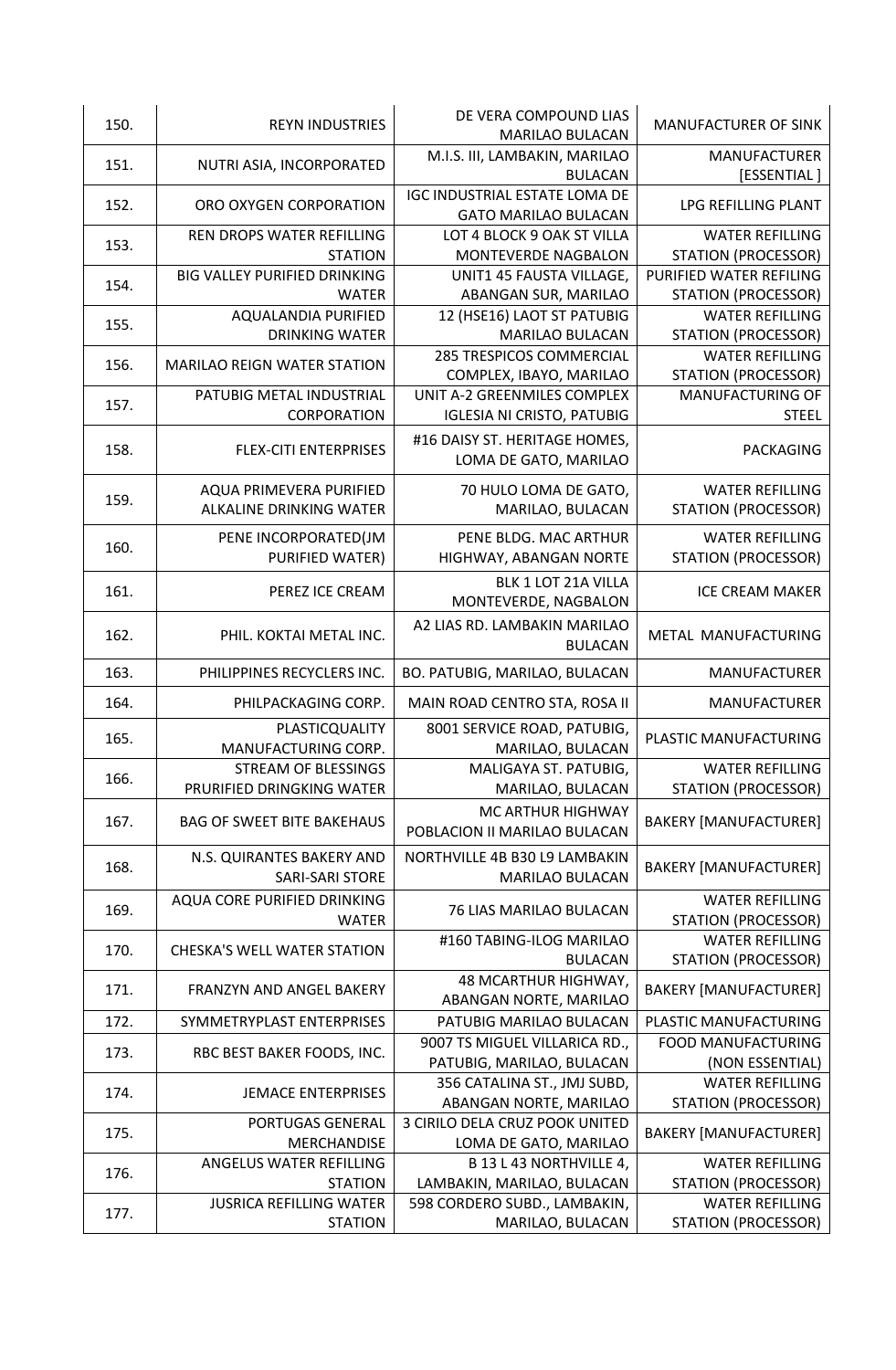| 178. | AQUA PETS PURE DRINKING<br><b>WATER</b>                    | 156 LIAS RD. SAOG, MARILAO,<br><b>BULACAN</b>                            | PURIFIED WATER REFILING<br><b>STATION (PROCESSOR)</b> |
|------|------------------------------------------------------------|--------------------------------------------------------------------------|-------------------------------------------------------|
| 179. | <b>EMONG MALUNGGAY PANDESAL</b>                            | 05 MARIO VILLARICA ROAD,<br>TABING ILOG, MARILAO, BULACAN                | <b>BAKERY [MANUFACTURER]</b>                          |
| 180. | <b>MCJOY GRAINS MILLER</b>                                 | MCARTHUR HIGHWAY, ABANGAN<br>NORTE, MARILAO, BULACAN                     | <b>RICE MILL</b>                                      |
| 181. | <b>B.J SAN MARTIN BREAD STORE</b><br>(CUEVAS)              | 0001 A STORE 2 NETWORK AVE.,<br>MERALCO VILLAGE, LIAS,<br><b>MARILAO</b> | <b>BAKERY [MANUFACTURER]</b>                          |
| 182. | <b>LUCKY 88 WATER STATION</b>                              | T. MENDOZA ST., SAOG, MARILAO,<br><b>BULACAN</b>                         | <b>WATER REFILLING</b><br><b>STATION (PROCESSOR)</b>  |
| 183. | <b>INFINITY 88 WATER STATION</b>                           | B1 L6 VILLA ROMA IV, LIAS,<br>MARILAO, BULACAN                           | <b>WATER REFILLING</b><br><b>STATION (PROCESSOR)</b>  |
| 184. | OUR LADY OF GRACE NATURAL<br><b>ALKALINE WATER STATION</b> | <b>B6 L1 KARLA VILLE EXECUTIVE</b><br>PRENZA II MARILAO BULACAN          | <b>WATER REFILLING</b><br><b>STATION (PROCESSOR)</b>  |
| 185. | SANFA MANUFACTURING LTD.<br>CO.                            | 167 A STA ROSA II MARILAO<br><b>BULACAN</b>                              | <b>MANUFACTURER</b>                                   |
| 186. | <b>MAC ARTS &amp; CRAFTS</b>                               | 207 TABING ILOG MARILAO<br><b>BULACAN</b>                                | <b>HANDICRAFT</b><br><b>MANUFACTURER</b>              |
| 187. | SANTINO METAL INDUSTRIES INC.                              | PRENZA II MARILAO, BULACAN                                               | METAL MANUFACTURING                                   |
| 188. | UNISOLV PURIFIED DRINKING<br><b>WATER</b>                  | 100 ABANGAN NORTE MARILAO<br><b>BULACAN</b>                              | <b>WATER PURIFIER</b><br>/PROCESSOR / SUPPLY          |
| 189. | METROSEAL PLASTIC INDUSTIES                                | L WESTMONT INDL. SUBD. LOMA<br>DE GATO MARILAO BULACAN                   | PLASTIC MANUFACTURER                                  |
| 190. | ROSALIE'S BIBINGKA PATUBIG                                 | <b>NLEX NORTHBOUND PATUBIG</b><br><b>MARILAO BULACAN</b>                 | <b>BIBINGKA</b><br><b>MANUFACTURER</b>                |
|      |                                                            | 219 STA ROSA II MARILAO                                                  | <b>MANUFACTURER OF</b>                                |
| 191. | ROSALIE'S BIBINGKA                                         | <b>BULACAN</b>                                                           | <b>BIBINGKA</b>                                       |
| 192. | <b>FLOWING GRACE PURIFIED</b><br><b>DRINKING WATER</b>     | FAMA ST. MARIA SOCORRO<br>ABANGAN NORTE MARILAO<br><b>BULACAN</b>        | <b>WATER REFILLING</b><br><b>STATION (PROCESSOR)</b>  |
| 193. | JAS ALKAMIZU WATER REFILLING<br><b>STATION</b>             | <b>B27 L29 NORTHVILLE 4A</b><br>LAMBAKIN MARILAO BULACAN                 | <b>WATER REFILLING</b><br><b>STATION (PROCESSOR)</b>  |
| 194. | <b>STUFF TOYS MAKER</b>                                    | <b>SAOG MARILAO BULACAN</b>                                              | <b>STUFFTOYS\ NOVELTY</b><br><b>ITEM MANUFACTURER</b> |
| 195. | TIN-TIN BIHON FACTORY                                      | MARMULAN ROAD LAMBAKIN<br>MARILAO BULACAN                                | <b>BIHON [ MANUFACTURER]</b>                          |
| 196. | ICE FOUR WATER PURIFIED<br><b>DRINGKING WATER</b>          | 148 M. SAN JUAN STA ROSA I<br>MARILAO BULACAN                            | PURIFIED WATER REFILING<br><b>STATION (PROCESSOR)</b> |
| 197. | SIX IN ONE CORPORATION                                     | LOOBAN 1 LOMA DE GATO<br>MARILAO BULACAN                                 | ICE MANUFACTURING                                     |
| 198. | SOLARFOAM INDUSTRIAL CORP.                                 | 88 GAVINO ST. BRGY. PRENZA I<br>MARILAO, BULACAN                         | <b>MANUFACTURER</b>                                   |
| 199. | PAN DE ROSA BAKERY                                         | STA. ROSA 1 MARILAO BULACAN                                              | <b>BAKERY [MANUFACTURER]</b>                          |
| 200. | SPRINT IND'L DEV. CORP.                                    | MIS III LAMBAKIN MARILAO<br><b>BULACAN</b>                               | <b>STEEL PRODUCTS</b><br>[MANUFACTURING]              |
| 201. | STERLING PAPER PRODUCTS ENT<br>INC.                        | <b>BO TABING ILOG, MARILAO</b><br><b>BULACAN</b>                         | MANUFACTURING OF<br><b>PAPER PRODUCTS</b>             |
| 202. | SUNWIDE, INC.                                              | STA. ROSA I, MARILAO, BULACAN                                            | <b>MANUFACTURER [NON-</b><br>ESSENTIAL]               |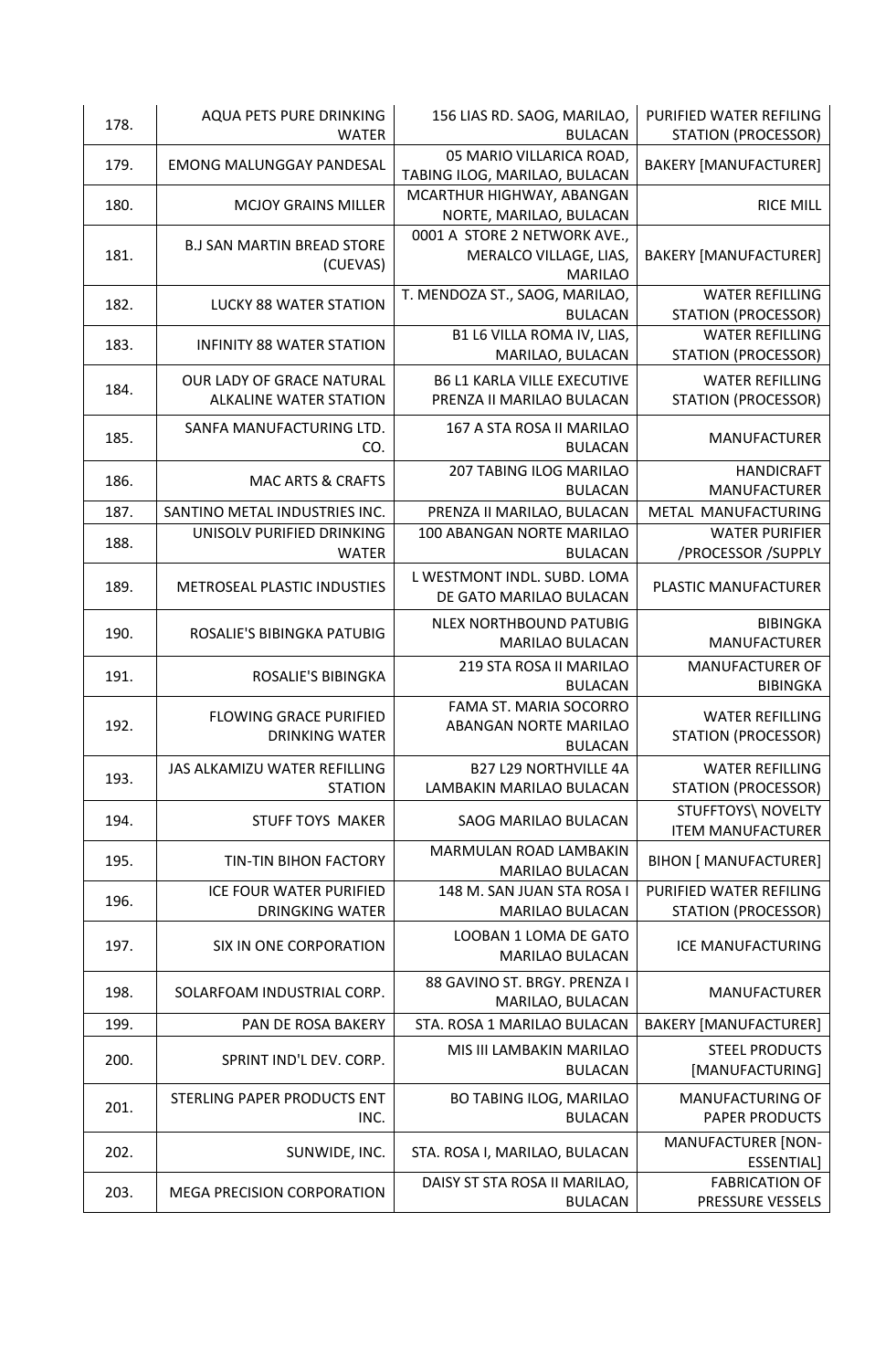| 204. | JOYFUL HEART FOOD PRODUCTS<br>MANUFACTURING      | 9003 BLK 3 IGC INDL ESTATE<br>HULO, LOMA DE GATO, MARILAO,<br><b>BULACAN</b> | <b>MANUFACTURER</b>                                  |
|------|--------------------------------------------------|------------------------------------------------------------------------------|------------------------------------------------------|
| 205. | <b>SOLAR HANDIWORKS</b>                          | 3/F SOLARFOAM COMPOUND<br>GAVINO ST., PRENZA I, MARILAO,<br><b>BULACAN</b>   | MANUFACTURER OF BAGS,<br>MATS, CAR SHADES            |
| 206. | LUXCON FORMING ENTERPRISE                        | STA ROSA II, MARILAO, BULACAN                                                | <b>METAL FORMING</b><br><b>MANUFACTURING</b>         |
| 207. | <b>TAOYUAN TEXTILE</b><br>MANUFACTURING CORP.    | BO. LOMA DE GATO, MARILAO,<br><b>BULACAN</b>                                 | TEXTILES(MANUFACTURER                                |
| 208. | QUICKSILVER METAL INDUSTRY                       | BLK 1 LOT 3 SARMIENTO HOMES,<br>ABANGAN NORTE, MARILAO                       | <b>METAL FABRICATION</b>                             |
| 209. | <b>TECHPLAS ENTERPRISES</b>                      | STERLING INDUSTRIAL PARK<br>PATUBIG MARILAO BULACAN                          | PLASTIC MANUFACTURING                                |
| 210. | <b>GRANITE INDUSTRIAL</b><br>CORPORATION         | 7 IGC INDUSTRIAL ESTATE LOMA<br>DE GATO MARILAO BULACAN                      | <b>MANUFACTURER [NON-</b><br>ESSENTIAL]              |
| 211. | <b>UNIBAG POLYSACK</b><br>CORPORATION            | IGLESIA NI CRISTO ST., STA ROSA I,<br>MARILAO, BULACAN                       | <b>MANUFACTURER</b>                                  |
| 212. | UNIQUE FOAM<br>MANUFACTURING INC.                | PATUBIG, MARILAO, BULACAN                                                    | FOAM(MANUFACTURER)                                   |
| 213. | UNITEC PIPE MFG. CORPORATION                     | STERLING INDUSTRIAL PARK LOT<br>#04 BLK #16 PATUBIG, MARILAO                 | <b>MANUFACTURER</b>                                  |
| 214. | <b>VALEM ENTERPRISE</b><br>CORPORATION           | 7600 ME TIBAGAN AREA STA ROSA<br><b>II MARILAO BULACAN</b>                   | <b>MANUFACTURER OF</b><br><b>METAL PRODUCTS</b>      |
| 215. | <b>VALIANT ROLL FORMING SALES</b><br>CORPORATION | STA. ROSA II MARILAO, BULACAN                                                | <b>STEEL PLATE ROLL</b><br><b>FORMING</b>            |
| 216. | <b>VANHER PACKAGING</b><br>CORPORATION           | <b>WESTMONT INDUSTRIAL SUBD</b><br>STA ROSA I MARILAO BULACAN                | PACKAGING                                            |
| 217. | <b>E.B. VARGAS BAKERY</b>                        | B401 L18 P4 HERITAGE HOMES,<br>LOMA DE GATO, MARILAO                         | <b>BAKERY [MANUFACTURER]</b>                         |
| 218. | AQUA RANA WATER STATION                          | 21 FALCON ST PHASE 5 TOWN &<br><b>COUNTRY, ABANGAN NORTE</b>                 | <b>WATER REFILLING</b><br><b>STATION (PROCESSOR)</b> |
| 219. | THREE JV IZZRA FOOD PRODUCTS                     | STA. ROSA II, MARILAO, BULACAN                                               | FOOD MANUFACTURING (<br>ESSENTIAL)                   |
| 220. | FILTERSHOPPE SYSTEM<br>TECHNOLOGY, INC.          | 4280 MIGUEL VILLARICA ROAD,<br>PRENZA II                                     | <b>WATER PURIFIER/</b><br>PROCESSOR/SUPPLY           |
| 221. | <b>HYDROSHOPPE ENTERPRISES</b>                   | 9 MIGUEL VILLARICA ST, PRENZA II                                             | <b>WATER REFILLING</b><br>STATION (PROCESSOR)        |
| 222. | <b>VIKRIKA MFG. CORPORATION</b>                  | 1197 CORDERO SUBD., LAMBAKIN                                                 | PLASTIC MANUFACTURER                                 |
| 223. | <b>VILLARICA PAPER RECYCLERS</b>                 | 307 SANDICO ST POBLACION II<br>MARILAO BULACAN                               | <b>PAPER RECYCLERS</b>                               |
| 224. | VILLARICA SPECIALTY CHEMICAL<br>CORPORATION      | 256 SAN JOSE ROAD, STA ROSA I<br><b>MARILAO BULACAN</b>                      | <b>MANUFACTURER</b>                                  |
| 225. | <b>VITARICH CORPORATION</b>                      | MARILAO SAN JOSE RD STA ROSA I<br>MARILAO BULACAN                            | <b>MANUFACTURER</b><br>[ESSENTIAL]                   |
| 226. | ROYAL JADE PLASTIC PRODUCTS                      | STA ROSA I MARILAO BULACAN                                                   | PLASTIC MANUFACTURER                                 |
| 227. | H.Y.S.Y. FOOD PRODUCTS                           | 02020 STA. ROSA II MARILAO<br><b>BULACAN</b>                                 | NOODLE MANUFACTURER                                  |
| 228. | <b>ZESTO CORPORATION</b>                         | <b>ABANGAN SUR MARILAO</b><br><b>BULACAN</b>                                 | <b>BEVERAGES</b><br><b>MANUFACTURER</b>              |
| 229. | INDOPHIL TEXTILES MILLS INC.                     | LAMBAKIN MARILAO BULACAN                                                     | <b>TEXTILES</b><br>MANUFACTURING                     |
| 230. | <b>INDOPHIL CORPORATION</b>                      | LAMBAKIN MARILAO BULACAN                                                     | <b>ACRYLIC</b><br>MANUFACTURING                      |
| 231. | INDOPHIL COTTON MILLS INC.                       | LAMBAKIN MARILAO BULACAN                                                     | <b>COTTON</b><br>MANUFACTURING                       |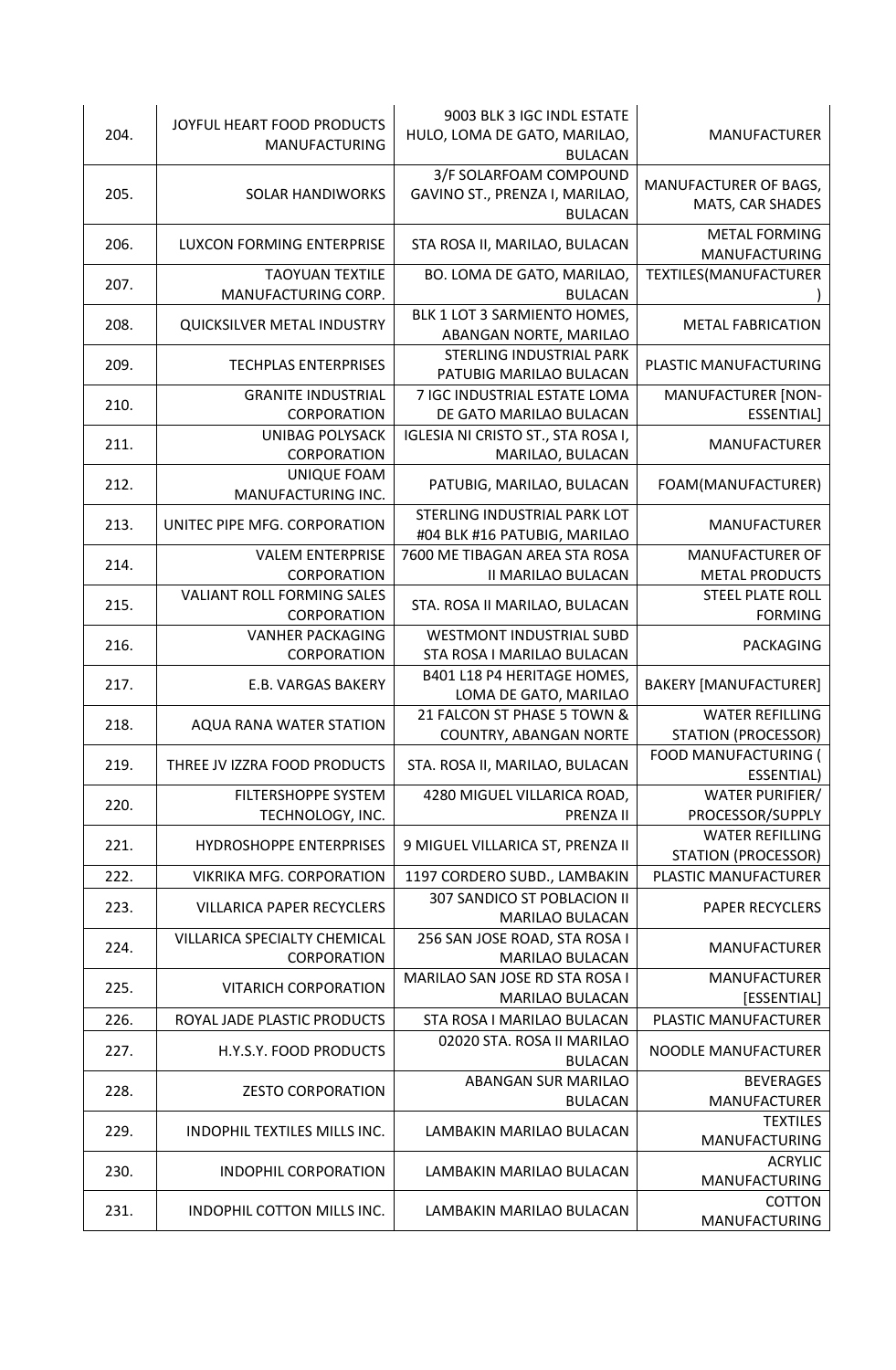### *Commercial Establishments*

(Agriculture related business /Food Beverage Business/Merchandiser/Retailer/Computer/ Electronics/Cellphones/Gadgets/Recreational Facilities/Professional Service/Transport-related Trading & Services/Personal Stores & Services/Health & Personal care services/Construction related trading & services/Print-related business/Utility Services/Facilities)

|                | <b>Category</b>                                 | <b>Business Type</b>                                        | <b>Count</b>     |
|----------------|-------------------------------------------------|-------------------------------------------------------------|------------------|
| 1              | Agriculture related business                    | <b>Agricultural Equipment And Supplies</b>                  | 3                |
| $\mathbf{2}$   | Agriculture related business                    | Poultry/ Livestock Farm                                     | 18               |
| 4.             | Agriculture related business                    | Warehouse                                                   | 27               |
| 5.             | Computer/Electronics/Cellphones                 | Cellphone shops, repairs and accessories                    | 40               |
| $\overline{7}$ | Construction related trading and services       | <b>Construction Supplies/Concrete Products</b>              | 18               |
| 8.             | Construction related trading and services       | Hardware's/Electrical Business                              | 28               |
| 9              | <b>Food and Beverages Business</b>              | Carinderias/Eateries/Barbeque house/Catering/<br>Restaurant | 205              |
| 10.            | <b>Food Beverage Business</b>                   | <b>Water Refilling Station</b>                              | 310              |
| 11             | Food and Beverages Business                     | Meat shops/ dressed chicken retailers                       | 14               |
| 12             | Food and Beverages Business                     | Seafood's dealer/ retailers                                 | 9                |
| 13.            | <b>Food and Beverages Business</b>              | Bakeries/Bakeshop                                           | 80               |
| 14.            | Health and Personal care services               | Diagnostic Clinic                                           | $\mathbf{1}$     |
| 15             | Merchandisers/Retailers                         | Appliance Dealer/ Retailer                                  | $\mathbf{1}$     |
| 16.            | Merchandisers/Retailers                         | Drugstores/ Pharmacy                                        | 21               |
| 17             | Merchandisers/Retailers                         | Grocery stores                                              | 14               |
| 18.            | Merchandisers/Retailers                         | Junkshops / Scrap materials buy and sell                    | 21               |
| 19             | Merchandisers/Retailers                         | Sari-sari stores                                            | 184              |
| 20             | Merchandisers/Retailers                         | <b>School And Office Supplies</b>                           | 10               |
| 21             | <b>Personal Stores and Services</b>             | <b>Bags And Footwear Store</b>                              | $\overline{3}$   |
| 22             | <b>Personal Stores and Services</b>             | <b>Balloons And Party Needs</b>                             | 16               |
| 23.            | <b>Personal Stores and Services</b>             | Beauty Parlor/Barber Shop/Facial and Body care<br>salons    | 14               |
| 24.            | <b>Personal Stores and Services</b>             | Flower Shop                                                 | $\overline{2}$   |
| 25.            | <b>Personal Stores and Services</b>             | Gift Shops/ Toy retailers/ Bazaars                          | $\boldsymbol{6}$ |
| 26.            | <b>Personal Stores and Services</b>             | Jewelry Shops/store/ repair shops                           | $\overline{2}$   |
| 27             | <b>Personal Stores and Services</b>             | Laundry Shop                                                | 14               |
| 28.            | <b>Personal Stores and Services</b>             | Video rental/ Videoke Rental                                | 6                |
| 30.            | <b>Personal Stores and Services</b>             | Appliance repair                                            | 3                |
| 31             | Personal Stores and Services                    | <b>Rice Dealer</b>                                          | $\overline{4}$   |
| 32             | Personal Stores and Services                    | Tire & Vulcanizing Shop                                     | 8                |
| 33.            | Print-related business                          | Photo Studio and supplies                                   | $\overline{2}$   |
| 34.            | Print-related business                          | Printing Press/ Printing services / Publishing              | 10               |
| 36.            | <b>Professional Services</b>                    | Law Offices/Notary Public                                   | $\overline{2}$   |
| 37             | <b>Recreational Facilities</b>                  | Amusement/gaming facilities                                 | 10               |
| 38.            | Transport-related Trading and Services          | Auto Supply/ Car and Jeep Parts and accessories             | 10               |
| 39.            | <b>Transport-related Trading &amp; Services</b> | <b>Travel Agency</b>                                        | 23               |
| 40.            | Transport-related Trading and Services          | <b>Gasoline Stations</b>                                    | 25               |